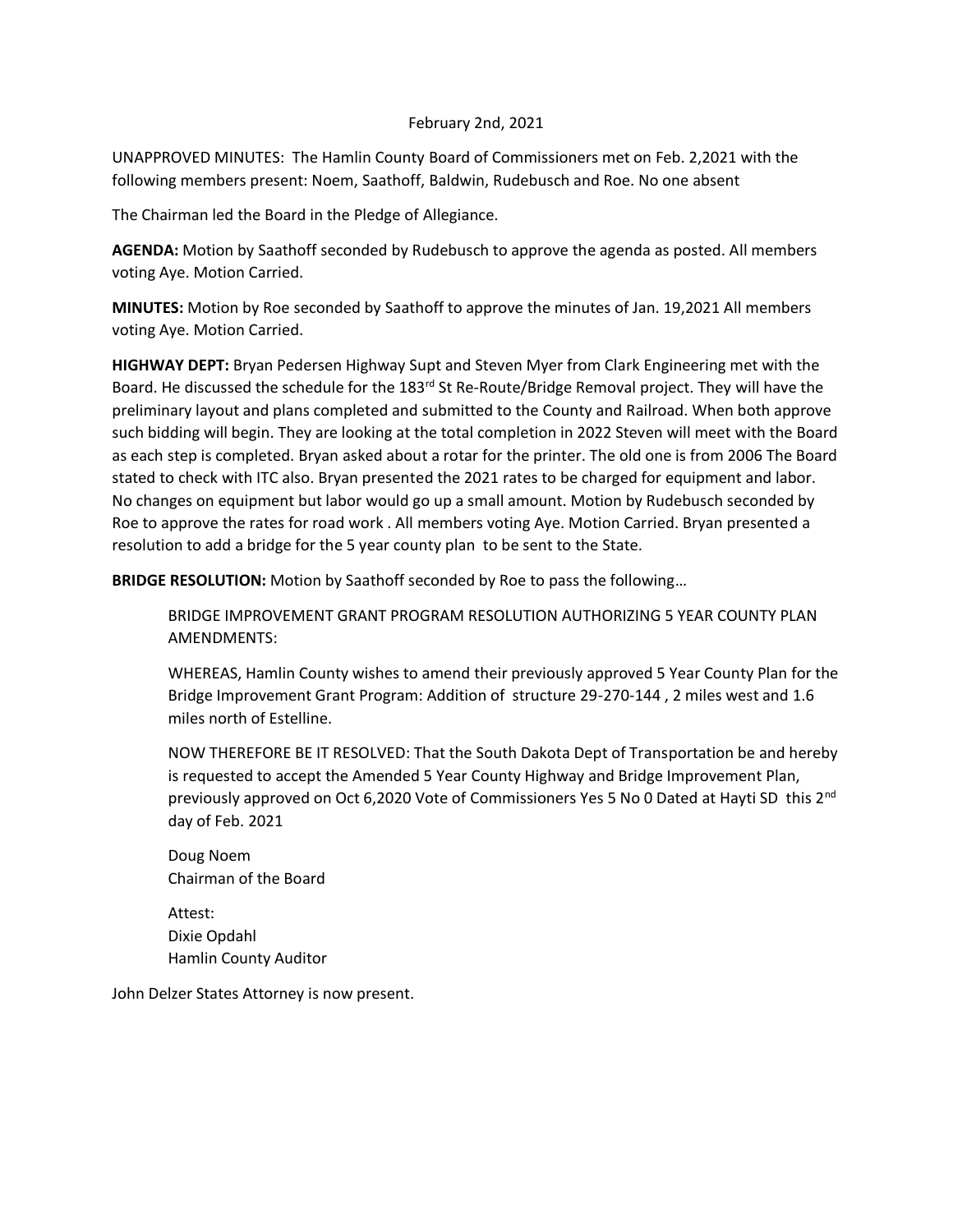**ESTELLINE ECONOMIC DEVELOPMENT:** Linda Salmonson, Tammy Krein, Linda Pierson, David Schaefer Hamlin County Emergency Managment and Clinton Powell from Brosz Engineering Inc. met with the Board. They discussed their grant received using the county's mitigation plan at no cost to the County but to receive the grant they must go through the County. Motion by Saathoff seconded by Baldwin to authorize the Chairman to sign the Work Order for Brosz Engineering to provide scope of services, schedule and budget for overview, coordination and general consultations in conjunction with providing investigation into the existing storm water collector system, existing ditches and intermittent streams to develop a Storm Water Facility Plan Project for the area east of Estelline. Cost of such is 120,000 which the grant and Estelline Economic Development will pay. All members voting Aye. Motion Carried. Motion by Saathoff and Rudebusch to allow the Estelline Economic Dev. to apply through Wellmark to obtain a grant for their share of funding. All members voting Aye. Motion Carried.

**FLOOD MAPS:** David Schaefer Emergency & Disaster stated the federal government is starting work on the national flood insurance rate maps. These have not been revised since May 15,1986 He presented on a screen some of the preliminary work done . This is just in the starting process and there will be public hearings later on when more is done. He also stated that to have a Zoom meeting longer than 40 minutes ,you have to pay 150.00 for a year to use zoom. The Board approved this. A zoom meeting will be set up with all the townships for Feb. 16 at 10:00 am David will notify all the Boards of how to join such.

**DEPUTY CORONER:** Donna Thompson Hamlin County Coroner requested the Board to appoint Chad Saathoff as Deputy Coroner. Motion by Saathoff seconded by Rudebusch to appoint Chad Saathoff Deputy Coroner for Hamlin County. All members voting aye. Motion Carried.

**AUTOMATIC SUPPLEMENT:** Motion by Rudebusch seconded by Roe to make an automatic supplement to revenue source 101-331.95 for Sheriffs grant from Highway Safety Grant for \$1,449.17 Cost incurred in 2020 so not in budget, also \$387.20 from Homeland Security Grant into revenue 101-331.23 and budget 101-211-425, Home Land Security Grant for \$193.60 just revenue 101-331.23 and grant from TC Energy Foundation for \$4,995.00 for Equipment Revenue 101-331.94 and Budget 101-211-435 All members voting Aye. Motion Carried.

**PLATS:** Motion by Saathoff seconded by Baldwin to approve the following plats: Plat of Lots D1,E1,and F1 Archers Second Addition being a Replat of a Portion of Block 1 of the plat entitled: Blocks 1 and 2 Archer Addition,located in Government Lots 1 and 2 and in the E half SW Quarter; all in Section 23,T113N,R52W of the 5<sup>th</sup> PM and Plat of Lots G1,H1 and I1 Archer Second Addition: being a replat of a portion of Block 1 of the plat entitled: Blocks 1 and 2 Archer Addition, Located in Government Lots 1 and 2 and in the East half SW Quarter; all in Section 23,T113N,R 52W of the 5th PM All members voting Aye. Motion Carried.

The Auditor presented reports of all the budgets for 2020 starting budgets and ending budgets, also a report of the townships weed spraying amounts for the last two years.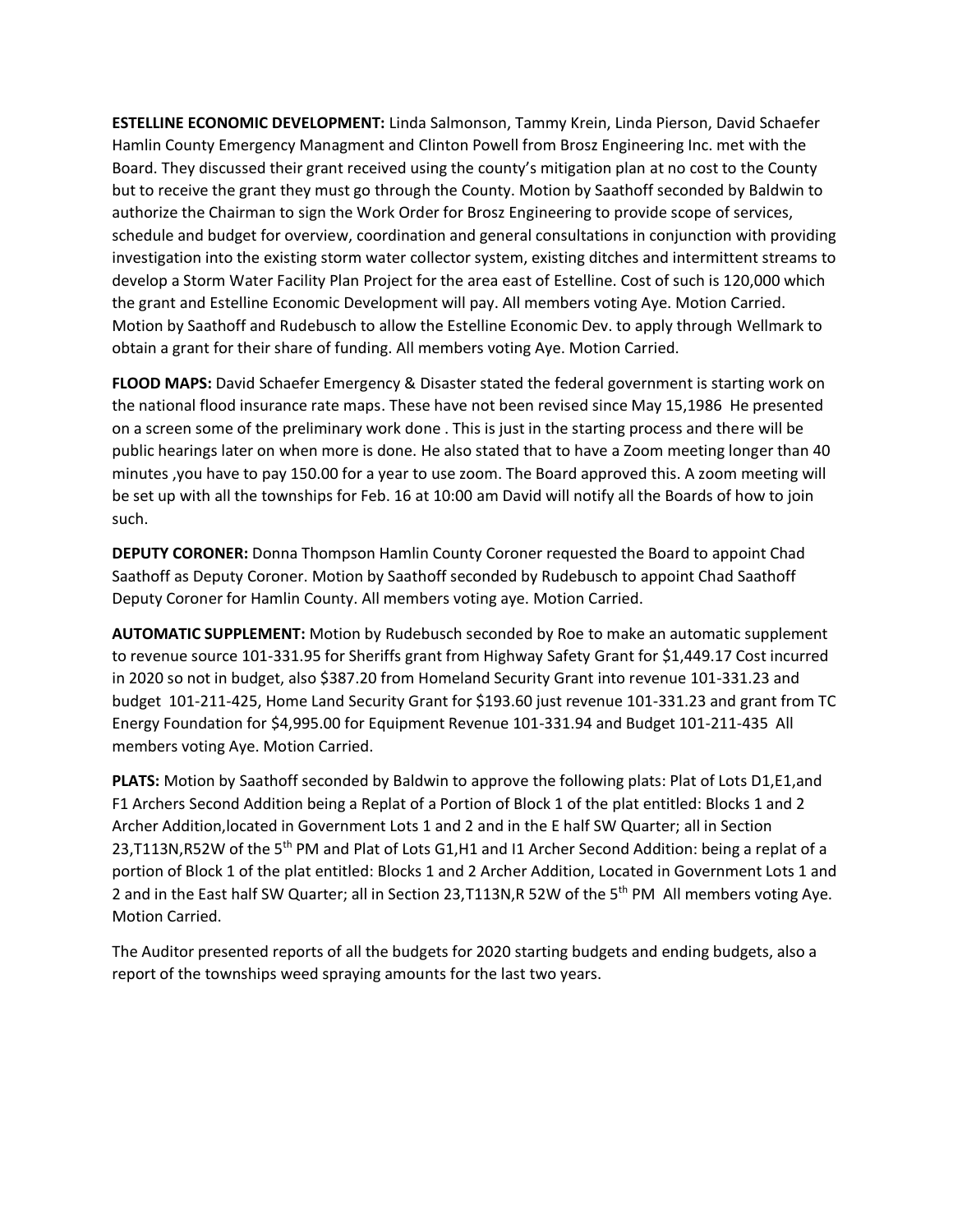## **CLAIMS PAID:**

COMMISSIONERS: Jay Baldwin mileage 10.92 Dakotan publishing 428.53 Hamlin County Publishing 758.54 Leland Roe mileage 16.80 Douglas Noem mileage 37.80 Olson Consulting repairs 165.00 Randall Rudebusch mileage 28.56 Larry Saathoff mileage 23.52 Visa Equipment 1009.60 total gross salaries for complete dept 7600.00 benefits 1434.39 Total Commissioners expense 11,513.66

AUDITOR: Connecting Point computer repairs 165.00 Office Peeps supp 102.36 PMB state access 19.83 Wal Mart supp 14.78 ITC phone 51.58 Total gross salaries for complete dept 5307.05 benefits 405.99 Total Auditors expense 6066.59

TREASURER: Office Peeps supp 19.14 PMB state access 19.83 ITC phone 97.98 Total gross salaries for complete dept 10,553.63 benefits 3509.52 Total Treasurers expense 14,200.10

POSTAGE COPIES: Office Peeps copy machine contract 47.10 Quadient Finance postage 2290.92 Hayti Post Office postage 110.00

STATES ATTORNEY: Delzer Law secretary 750.00 ITC phone 86.61 Total gross salaries for complete dept 6005.00 benefits 1657.39 Total States Attorney expense 8499.00

COURT APPOINTED ATTORNEY; Bratland Law 896.80

COURTHOUSE MAINT: Culligan water 165.00 Hayti Town water & sewer 47.50 Hillyard supp 388.29 Northwestern Energy heat 540.29 ITC internet 43.09 Total gross salaries for complete dept 3724.50 benefits 1463.37 Total Courthouse Maint expense 6372.04

DIRECTOR OF EQUALIZATION: McLeods Printing supp 226.04 Office Peeps supp 462.41 ITC phone 139.31 Total gross salaries for complete dept 9469.01 benefits 2528.09 Total Director of Equalization expense 12,824.86

REGISTER OF DEEDS: Microfilm Imaging rental for two months 694.00 Office Peeps supp 47.05 PMB state access 19.84 ITC phone 56.83 Total gross salaries for complete dept 6280.49 benefits 857.31 Total Register of Deeds expense 7955.52

VETERANS SERVICE: Total gross salaries for complete dept 950.00 benefits 129.68

SHERIFF: AP Auto repair 193.60 Creative Product supp 406.12 Estelline Community Oil supp 12.32 gas 542.30 Farmers Union gas 210.79 Hamlin Bldg Center supp 13.75 MPH Industries Equipment 1999.00 Northern Safety Tech repairs 153.12 S&S Auto repairs 201.57 SD DOT Gas 235.98 Streichers supp 89.98 Two Way repairs 283.20 Watch Guard Video Equipment 5020.00 Whites Welding Equipment 2497.36 Visa Supp 754.27 ITC phone 233.57 Total gross salaries for complete dept 28,577.85 benefits 7900.86 Total Sheriff's Expense 49,325.64

JAIL: Codington County Jail 680.00 Prairie Lakes blood tests 170.00 SD Dept of Health blood tests 240.00

CORONER: Donna Thompson mileage 26.04 Fee 150.00 benefits 11.48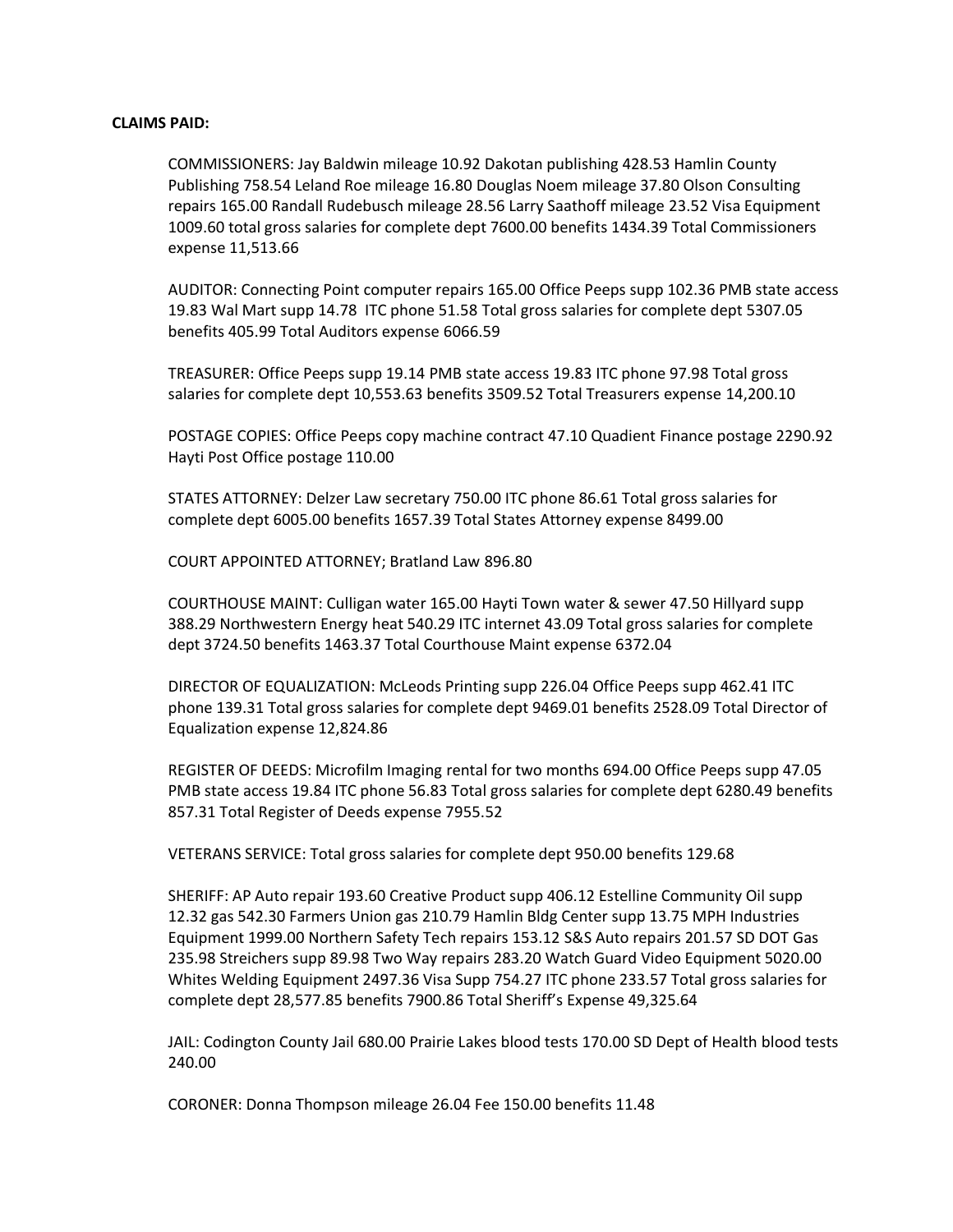LIEAP: Interlakes Community Action worker 336.33 Senior Meals 2450.00 ITC phone 54.03

NURSE: Total gross salaries for complete dept 1728.00 benefits 880.72

ATCO: Human Service Agency ATCO Dev. Disabled yearly payment 527.00

MENTAL HEALTH CENTER: Quarterly payment 1250.00

EXTENSION: Office Peeps supp 104.00 SDAE dues 120.00 ITC phone 99.48 Total gross salaries for complete dept 3985.00 benefits 1154.92 Total Extension expense 6958.75

WEED: Roger Greenfield mileage 14.28 H-D Electric Util 188.43 Gene Sauder mileage 14.28 Eric Smith mileage 5.04 Visa Certifications 156.00 ITC phone 94.48 Total gross salaries for complete dept 4341.00 benefits 1196.76 Total Weed expense 6958.75

ZONING: Dakotan publishing 77.01 Robbie Fedt mileage 10.92 Hamlin County Publishing 140.88 Richard Wiarda mileage 7.56 Scott Popham mileage 6.72 ITC phone 53.58 Board Per Diem 750.00 benefits 57.36 Total zoning expense 1104.03

ECONOMIC DEV.: First District payment 6555.54

GLACIAL LAKES: Glacial Lakes yearly payment 575.00

ROAD: Boyer Trucks parts 268.74 Bryant City Util 30.27 Butler parts 863.08 Connecting Point equipment 620.00 Eric's Repair repairs 1052.61 Estelline City Util 23.92 Farnams parts 26.98 H-D Electric Util 647.65 Hamlin Bldg Center supp 139.29 Hayti Town water & sewer 54.50 IMEG Prof service 2500.00 Istate Truck parts 233.38 ITC phone 144.06 Office Peeps supp 54.16 Visa phone 1.05 Ottertail Power Util 64.54 Overhead Door repairs 889.11 Pheasant Country trucking salt 2041.88 SD DOT Prof service 1502.21 SD State Treasurer excise tax .86 Sturdevants supp 57.56 parts 14.28 W.W. Tire repairs 579.50 Wal Mart supp 49.25 Northwestern Energy Util 30.22 AT &T cell phone 67.47 Total gross salaries for complete dept 45,743.90 benefits 13,626.35 Total Road expense 75,404.72

911: Lyle Signs supp 33.41 ITC trunking charge 373.33

AG BUILDING: Hayti Town water & sewer 76.00 Northwestern Energy heat 151.63 ITC phone 84.23

EMERGENCY & DISASTER: AT&T cell phone 49.99 Office Peeps supp 70.65 ITC phone 160.57 Total gross salaries for complete dept 4675.00 benefits 638.13 Total Emergency & Disaster expense 5594.34

BOOKMOBILE: Total gross salaries for complete dept 4204.22 benefits 478.15

ECONOMIC DEV: First District Development interest on loan revolving 2550.81

24/7: Total gross salaries for complete dept 393.37 benefits 56.94